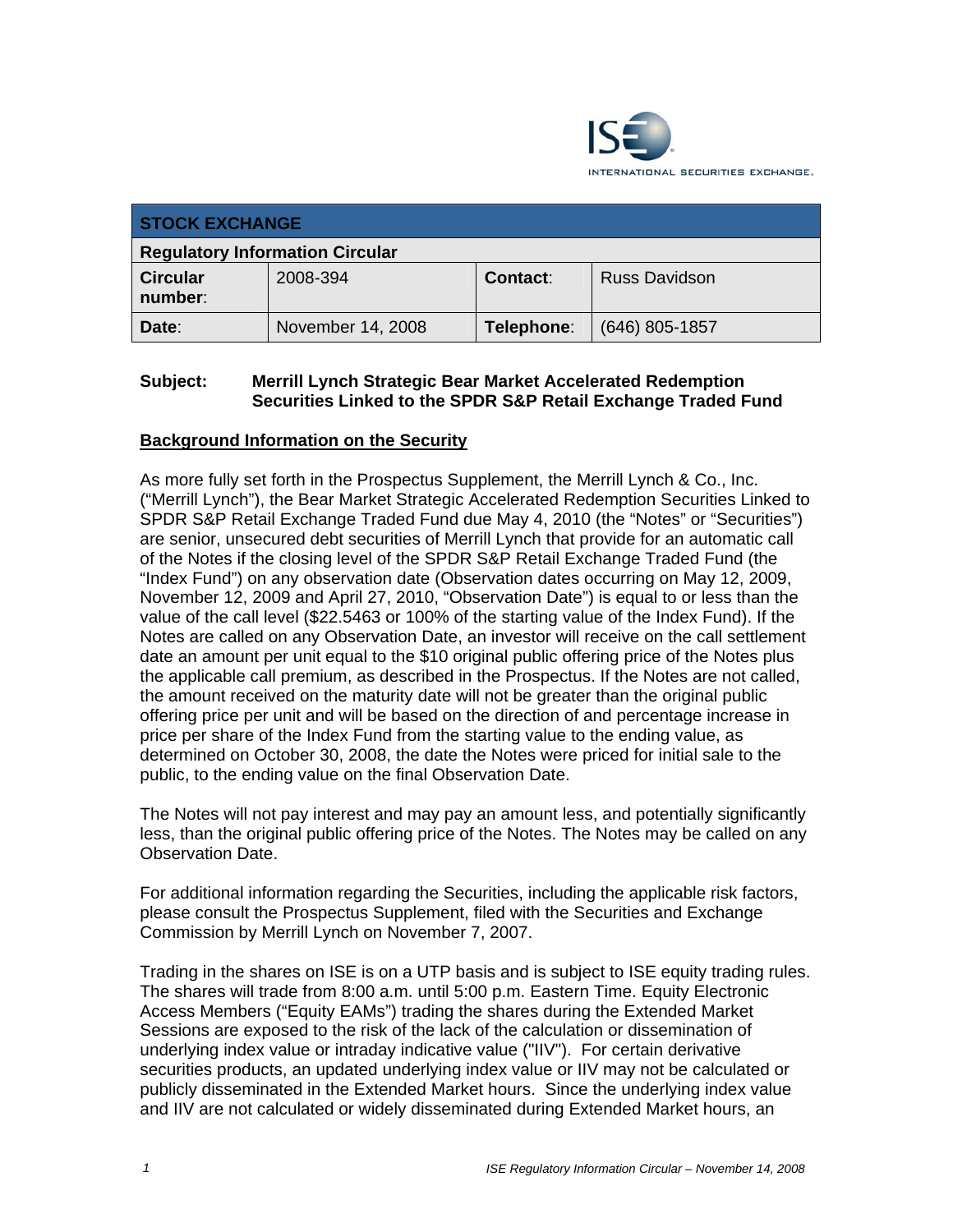investor who is unable to calculate implied values for certain derivative securities products during Extended Market hours may be at a disadvantage to market professionals.

Equity EAMs also should review NASD Notice to Members 03-71 for guidance on trading these products. The Notice reminds members of their obligations to: (1) conduct adequate due diligence to understand the features of the product; (2) perform a reasonable-basis suitability analysis; (3) perform customer-specific suitability analysis in connection with any recommended transactions; (4) provide a balanced disclosure of both the risks and rewards associated with the particular product, especially when selling to retail investors; (5) implement appropriate internal controls; and (6) train registered persons regarding the features, risk and suitability of these products.

**This Regulatory Information Circular is not a statutory Prospectus. Equity EAMs should consult the Trust's Registration Statement, SAI, Prospectus and the Fund's website for relevant information.**